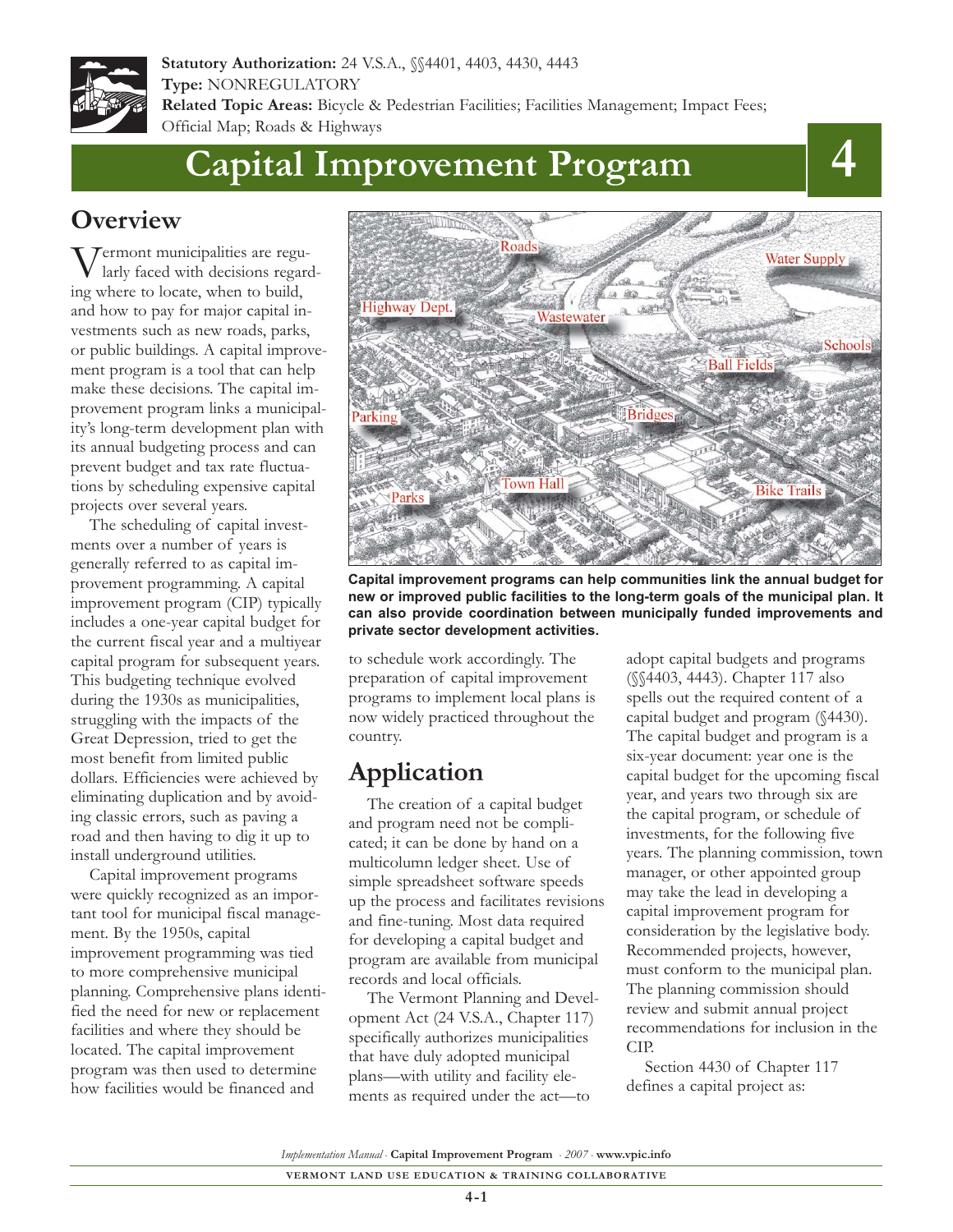

- a physical betterment (buildings, furnishings, machinery, apparatus, or equipment);
- land or interests in land;
- preliminary studies related to any betterment, land, or interests in land; or
- any combination of the three. Many communities supplement this basic definition by specifying certain limits for capital projects, such as a minimum total cost or service life (in years). For example, a capital project may be defined as acquisition of land, a structure, or equipment that costs more than \$5,000 and will last more than three years. Once a municipality has specified what constitutes a capital project, the preparation of a capital budget and program can move forward.

The process for creating a capital budget and program typically includes the following steps.

**1. Capital Inventory.** The process generally begins by creating a complete inventory of the municipality's land, buildings, equipment, and so on. This is often based on an annual accounting of capital assets. (The Governmental Accounting Standards Board has issued statement #34 [GASB 34], which encourages municipalities to prepare annual reports in accordance with specified standards, beginning with fiscal year 2003 to 2004. These standards include a statement of all capital assets along with the depreciated value for each.) The inventory

should be reviewed and confirmed by all department heads. Once confirmed, this can serve as the baseline for assessing the need for the replacement or expansion of facilities or equipment. Department heads should review the inventory and identify those items that will be up for replacement, renovation, or expansion during the coming six years.

**2. Project Identification.** Once the inventory is established, the next step is to identify potential capital projects to be undertaken during the upcoming six years. Sources for identifying potential projects include the municipal plan, department heads, planning and conservation commissions, and task forces or citizen groups. A typical approach is to develop a standardized capital project form, which has space for various items of information about the project such as:

• the name of the project;

#### **Including Schools in CIP**

In Vermont, it is typical for school services to be provided by a separate school district. However, it is advisable that the capital improvement program include school capital projects, particularly if it is anticipated that school projects will be funded through impact fees. Including school projects also helps to identify when multiple projects are being scheduled at the same time, potentially resulting in very large annual capital outlays.

- the location of the project;
- an indication whether it's a replacement, renovation, or expansion;
- justification for the project;
- project priority rating;
- an indication of when the project should be undertaken;
- an indication of how many years it will take to complete the project;
- expected life span;
- anticipated total cost;
- budgeted annual costs if the project will be undertaken over multiple years;
- suggested funding sources; and
- the impact on annual operating expenditures.

Note that this form can be used to collect information for several subsequent steps in the process.

The distinction between replacement, renovation, or expansion is particularly important for municipalities that anticipate using impact fees to fund capital projects. Impact fees can be used only to fund capital projects that expand the municipality's capacity to accommodate and serve anticipated growth and development—not to address existing deficiencies. (See related topic paper, Impact Fees.) Defining existing and planned levels of service is very helpful to justify projects needed, in whole or part, to accommodate anticipated growth.

**3. Cost Estimates**. The next step is to prepare and/or verify cost esti-

*Implementation Manual* • **Capital Improvement Program** • *2007* • **www.vpic.info**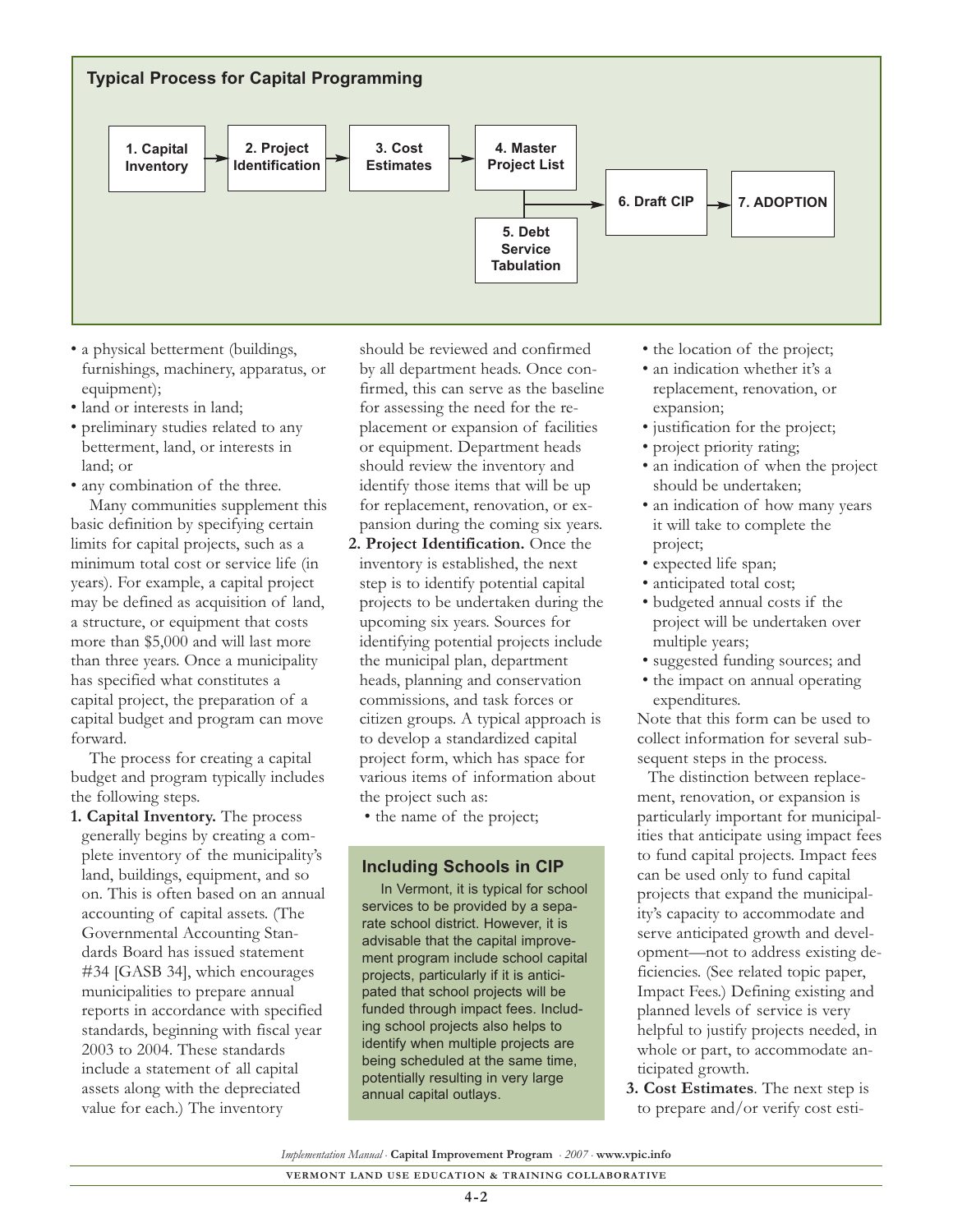mates for identified projects. Department heads are the obvious sources for this information, but it also may be helpful to contact suppliers and professionals, such as engineers, architects, or landscapers, who can help develop accurate cost estimates. As noted above, preliminary studies for larger projects that include cost estimates can be scheduled and budgeted as a separate capital item. In addition to cost estimates, project priorities also should be confirmed.

**4. Initial Master List.** Once cost estimates have been verified, the next step is to include and tabulate all identified projects into a single master list. This often takes the form of a matrix with projects listed in separate rows and the six-year planning period set out in columns across the top. Annual expenditures for the project identified in a particular row are entered into each column for specified years. Annual expenditures can then be totaled for each department or service and for the entire municipality at the bottom of each column. Room for comments can be provided at the righthand end of each row.

When this initial list is first prepared, a number of things will become apparent. First, it will clarify how various projects interrelate with each other. There may be a large number of projects scheduled for certain years, while very few are scheduled for other years. One project that should follow another may be scheduled before the first project is completed; for example, a road may be scheduled to be repaved before a sewer line is installed. It's also likely that this first exercise will generate "sticker shock" when annual capital expenditures are added up. Resolving these issues takes place during the remaining steps of the process.

#### **5. Tabulation of Debt Service.** While the initial list of projects is being prepared, it's also a good time to tabulate the municipality's current

long-term debt and associated debt service payments for each year of the six-year planning period. The outstanding balance for each bond or note should be reported, and the annual interest and principal payments for each year should be determined. This information can also be entered in the table. If school projects are included in the capital budget and program, existing school debt and debt service should also be included. When all debt service is listed, the sum of annual debt service payments can be computed for each year of the planning period.

It's also very helpful to prepare estimates of how much money will be available to fund capital projects for each of the six planning years. This should be based on an examination of past municipal expenditures. By examining annual budget records, it's possible to determine the rate at which total annual expenditures have increased each year and the portion of annual expenditures that have been devoted to capital projects. For planning purposes, an average over three to five years will establish a reasonable basis. By using these averages, it's possible to create simple projections of total annual and capital expenditures over the coming six years. These figures are not expected to be highly accurate, but will provide a reality check when compared to the total annual costs of proposed projects.

**6. Draft CIP.** The next step is to use all this information to prepare a draft six-year capital budget and program of related expenditures, including all expenditures for existing debt service. The list of capital projects should be carefully reviewed. Low-priority projects can be deleted or postponed to future years. The schedule of higher-priority projects should be adjusted so they don't bunch up and result in large fluctuations in total annual capital expenditures. Projects intended to accommodate new development, as

### **Capital Plan and Budget Committee**

#### *Example: Town of Randolph*

The Randolph Capital Plan and Capital Budget Committee reviews plans for capital improvements (i.e., major repairs or replacement of infrastructure) and major expenditures (e.g., new fire truck), and makes recommendations to the Board of Selectmen. This committee also makes recommendations on the capital budget based on the capital plan (schedule of projects for each year). Members of this committee are appointed by the Board of Selectmen on a yearly basis. Meetings are once a month and open to the public.

Source: Town website, www.randolphvt.com.

set forth in the municipal plan, should be scheduled to be available when growth takes place. Projects can also be redefined to reduce costs or be divided into smaller segments that are scheduled over several more years. Annual payments should be scheduled for projects that will be funded over a period of time, such as through annual allocations to reserve funds or by some form of bond or loan. Ultimately, the total anticipated annual costs of capital projects should approach the level of revenues estimated to be available for capital expenditures, including debt service.

The actual format of a draft capital improvement program can range from a simple table to complex tables accompanied by written discussions of each project and its justification. A simple table would be similar to the matrix shown above, but would include only the recommended projects and their annual costs. Information, however, should be available regarding funding mechanisms and terms of financing, a project's justification, its role in accommodating anticipated growth and development, and possible impacts on annual

*Implementation Manual* • **Capital Improvement Program** • *2007* • **www.vpic.info**

**VERMONT LAND USE EDUCATION & TRAINING COLLABORATIVE**